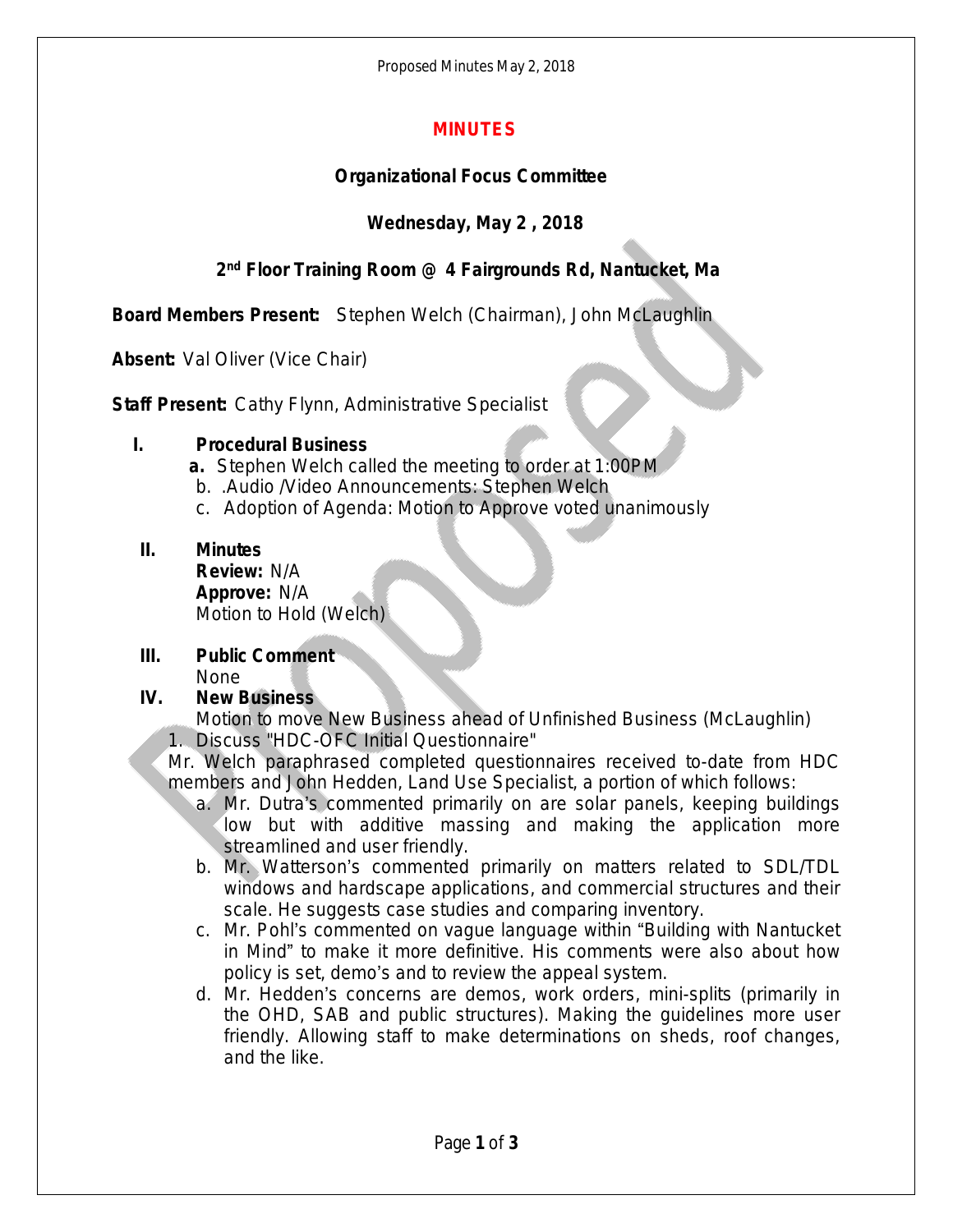Mr. McLaughlin believes that both Wauwinet and Quidnet should be left alone. Just leave the three areas.

Mr. Welch stated that once the members of the FOCUS group get all the questionnaires, they will be merged into a format for discussion.

### **V. Unfinished Business**

1. Discussion of Madaket Advisory Board submitted Area & Historic District plans Brad Fleming-Chairman of the Madaket Advisory Board

There are massing and height restrictions already for Madaket according to the guidelines. The MAB believes that structures should be site appropriate and in keeping with the general neighborhood. The board suggests site reviews with the applications.

Mr. Welch confirmed, from the last meeting, that the MAB was to update the area plan with special concern to the Madaket Historic District.

Mr. Fleming mentioned that they are looking into replacements for the board as they have difficulty reaching a quorum.

Mr. Welch said that they will need various information for a full recommendation including:

The Madaket area plan, just in the context of the site/area.

The Madaket Historic District- with proposed guidelines and rules in addition to the map showing the area.

Mr. Welch also suggested that the MAB document what they do not want to see, as well as, what they want to see, based on the historical context specifically within the Madaket area.

Mr. Fleming stated that the board is concerned about landscape such as privet. Certain landscape materials are not appropriate for Madaket. To be aware of surroundings when using certain landscape materials, stone, brick, etc.

Mr. Welch said that is not in the purview of the HDC over landscape material, but they will use the material as "screening" due to "lack of visibility". The fact that landscape material has become an architectural element blocking view of homes (e.g., with privet very tall along the road areas such as Madaket) could be a concern regards preservation of historic character and vistas in various areas of the island. This is an example of a topic most likely addressed in phase 2 of the FOCUS group discussion, i.e. privet and other plant material as an 'architectural element'. It's the understanding that the HDC is not legally able to address landscape plants unless it is in the act with some definition on what plants constitute an architectural element. He suggests this is the type of topic that might benefit from community input.